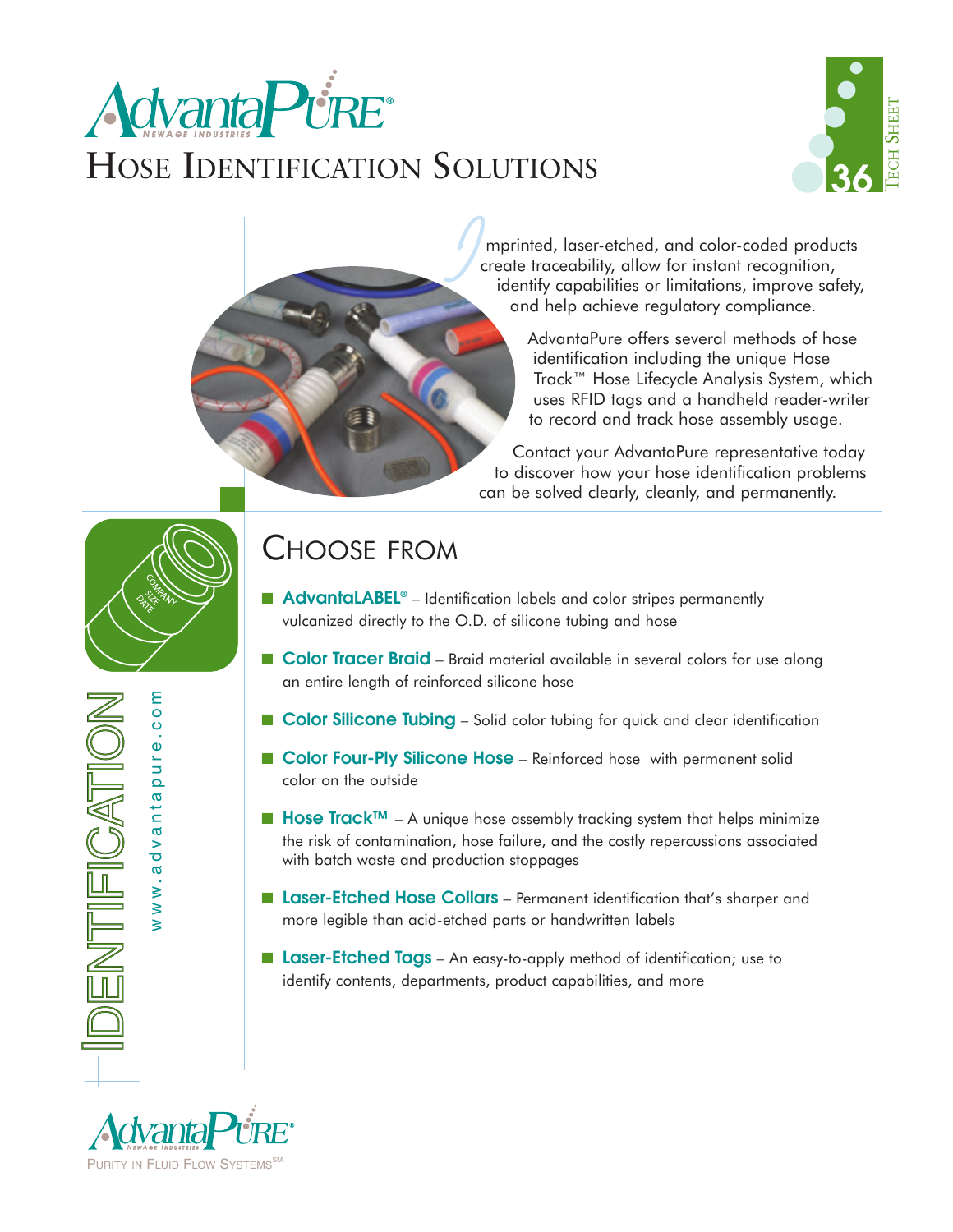## HOSE IDENTIFICATION SOLUTIONS



- Handles clean-in-place (CIP) or steam-in-place (SIP) processes
- Up to five lines of text and up to four stripes select from 10 colors

●

● ● ●

■ Field installation methods available

Clear identification, cleanliness, the ability to sterilize, and permanence are part of the AdvantaLABEL tagging system. AdvantaLABEL eliminates the issues involved with metal, plastic, and paper tags. Because the label is sealed to the hose in clean silicone, it can be either steam sterilized (SIP) or chemically cleaned (CIP) many times without degradation of the label.

AdvantaLABEL is O.D. mounted and never contacts material flow. It offers zero entrapment and is available with color stripes for coding purposes. Select from red, orange, yellow, green, blue, purple, brown, black, gray, and white.

### **Color Tracer Braid**

- Helps distinguish between multiple hose lines
- Available in red, blue, green, and yellow
- $\blacksquare$  Completely contained within the interior braid layer no contact with the I.D. or O.D.
- Hose retains its compliancy with Class VI, FDA CFR 177.2600, ISO 10993, European Pharmacopoeia 3.1.9, and 3A standards

The hose's colored braid is used among other braid material, which is white. Uses for identification can be as simple as red for a high temperature line and

blue for cold. Colors may be used to relate to equipment or products within the hose, to signify direction of flow, and for other identification needs. As a custom option multiple braid colors may be used in a single hose.

Color Braid Silicone Hose is available in I.D. sizes from 1/16" to 1". Temperature use encompasses a wide range of -100°F to 400°F, and the hose is sterilizable/autoclavable.

Note: Lead times and minimum order quantities may apply.

### **Color Silicone Tubing**

- Solid color throughout the tubing for a professional appearance
- Provides easy-to-see identification along the entire length of tubing
- Use color to associate the tubing with hot or cold temperatures, equipment upgrades and modifications, your corporate image
- Black, orange, blue what color do you need?

When *lines* of color (tracer lines) may not be sufficient, consider solid color silicone tubing. It allows quick identification of a particular line while it retains the performance characteristics silicone tubing is known for – use over a

wide range of temperatures, extreme flexibility, and resistance to compression set, chemical attack, ozone, radiation, moisture, and environmental exposure.

Note: Colorants may have an effect on regulatory compliance. Lead times and minimum order quantities may apply.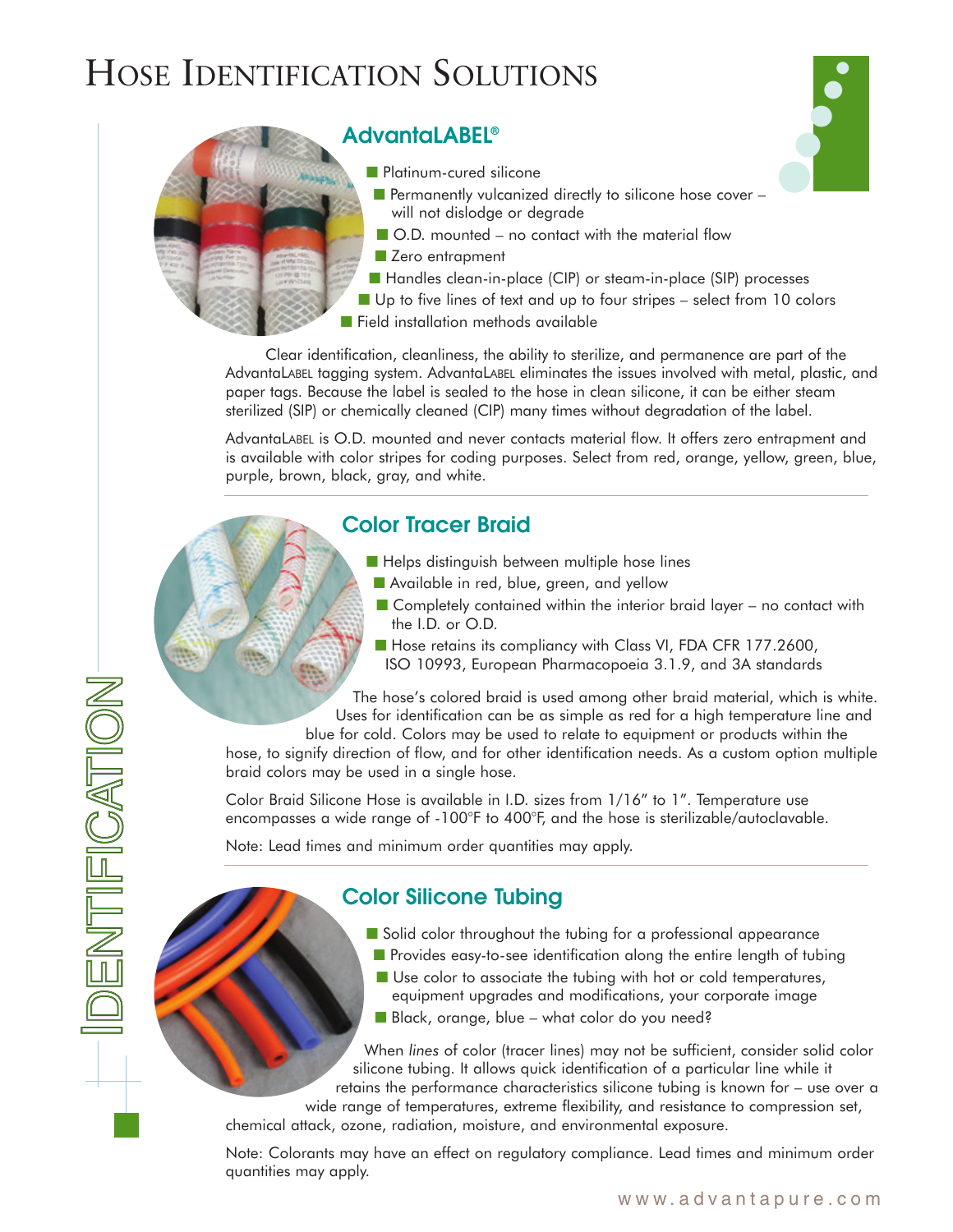### **Color Four-Ply Silicone Hose**

- A solid color exterior makes identification quick and easy
- Inside of hose remains pure and white
- Use to identify direction of flow, particular departments, products, temperatures, capabilities, or work areas
- Custom made to best meet your requirements

APSM-P-10 Four-ply, mandrel-wrapped silicone hose, with or without a stainless steel reinforcing wire, is an excellent choice for pressure applications that standard silicone hose cannot manage. It retains the performance

characteristics for which silicone hose is known and remains a product that meets many industry standards. The option of color gives users a clear signal to help reduce the likelihood of errors during reattachment following sterilization.

Note: Lead times and minimum order quantities may apply.

### **Hose Track™**

- Identifies individual hose assemblies using RFID (radio frequency identification) tags
	- Records and accesses the complete biographical history of hose assemblies using a portable, handheld reader/writer to identify each tag
	- Eliminates the inefficient calendar method of swapping out used hoses – reduces wasted hose life and underutilized assemblies
- Safe for use with CIP, SIP, and autoclave processes

The Hose Track Hose Lifecycle Analysis System (patent pending) is a unique, revolutionary hose assembly tracking system. Hose Track helps users minimize the

risk of contamination and hose failure and the costly repercussions associated with batch waste and production stoppages. It offers an excellent way for manufacturing and maintenance personnel to monitor hose assembly cleaning intervals, usage rates, and replacement dates.

Request a copy of the Hose Track literature for complete information.

### **Laser-Etched Hose Collars**

■ Sharper and more legible than traditional acid-etched parts or handwritten labels

Customer Nam Date of Mig 07/09/03 105 psi @ 70F Customer Part Number APSH-P-1000

- Print logos, patterns, designs, and reverse type ■ Use product serialization (incremental counting) for tracking purposes
- Identify hose maintenance and replacement dates, part numbers, logos, pressure and temperature ratings, contents, suction or discharge service – any data deemed critical

■ Accepts common digital file formats (BMP, PCX, DXF) and information generated from Legacy Computer Systems

AdvantaPure offers permanently-etched, stainless steel hose collars customized to your needs. Use etched collars to communicate your most critical information. Part numbers, sizes, or service dates, and private branding with your logo are just a few examples.

Laser-etched collars present a sharp, legible, professional image. Include your company name, application-specific information such as serial numbers or maintenance codes, and more. Your text will not rub off, smear, or degrade.



DENTIFICATION-

Phone: 215-526-2151 Toll Free Phone: 888-755-4370

**more >**

www.advantapure.com